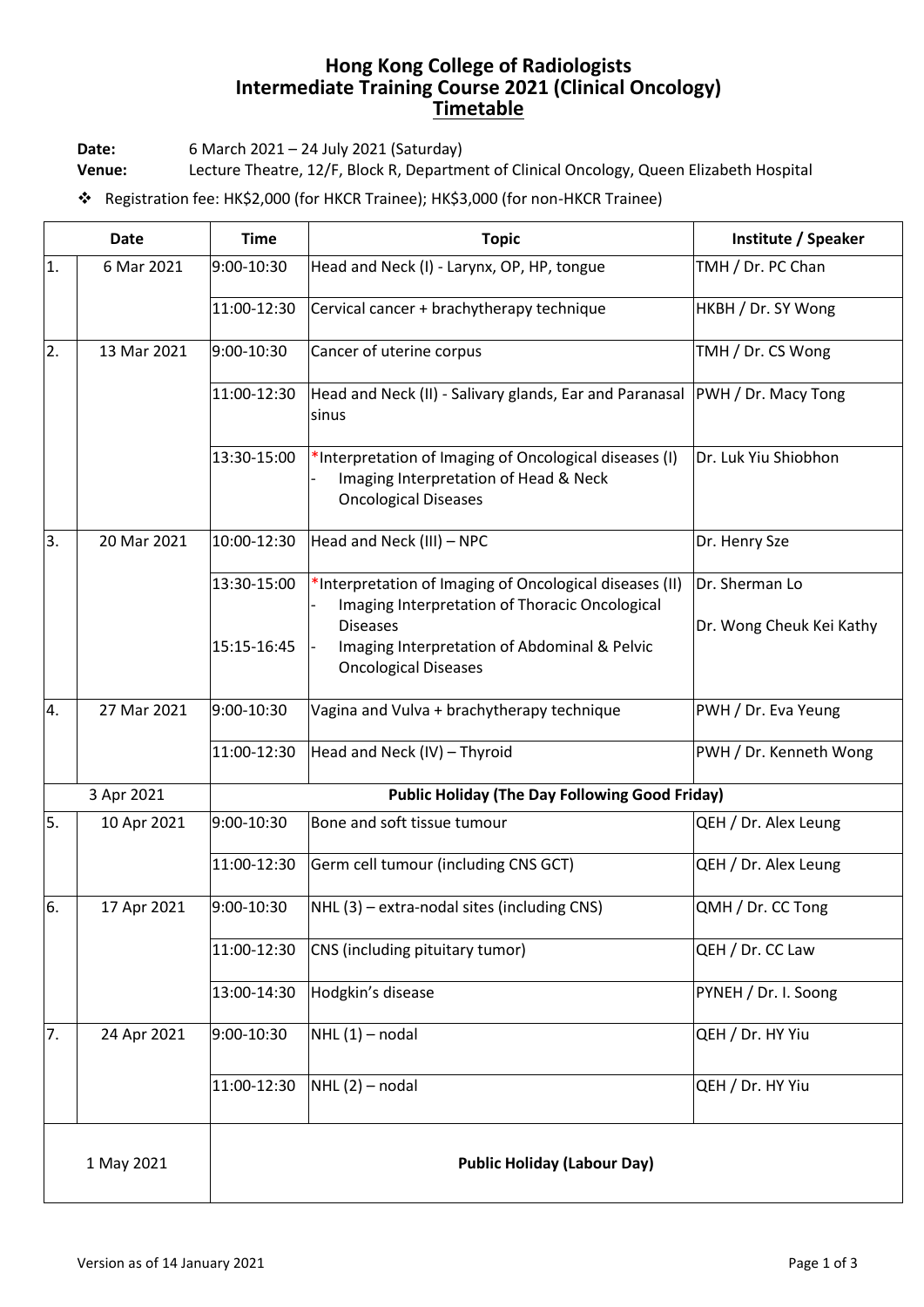## **Hong Kong College of Radiologists Intermediate Training Course 2021 (Clinical Oncology) Timetable**

| <b>Date</b> |             | <b>Time</b> | <b>Topic</b>                                                                                                             | Institute / Speaker        |
|-------------|-------------|-------------|--------------------------------------------------------------------------------------------------------------------------|----------------------------|
| 8.          | 8 May 2021  | 9:00-10:30  | Palliative Care (III): Communication Skills/ Breaking<br><b>Bad News</b>                                                 | QMH / Dr. Steven Siu       |
|             |             | 11:00-12:30 | Skin cancer (including melanoma and Superficial XR<br>technique) and ocular disease (including Grave's<br>opthalmopathy) | QMH / Dr. KK Yuen          |
| 9.          | 15 May 2021 | 9:00-10:30  | <b>Early Breast Cancer</b>                                                                                               | PWH / Dr. Joyce Suen       |
|             |             | 11:00-12:30 | <b>Advanced Breast Cancer</b>                                                                                            | PMH / Dr. Carol Kwok       |
| 10.         | 22 May 2021 | 9:00-10:30  | Kidney and bladder                                                                                                       | PYNEH / Dr. K Chan         |
|             |             | 11:00-12:30 | Prostate / CA penis                                                                                                      | PWH / Dr. Daisy Lam        |
| 11.         | 29 May 2021 | 9:00-10:30  | Ovary, fallopian tube & peritoneal cancer                                                                                | QEH / Dr. Irene Kwok       |
|             |             | 11:00-12:30 | Paediatric Tumour                                                                                                        | QMH / Prof. Dora Kwong     |
|             |             | 13:00-14:30 | Plasma cell malignancies                                                                                                 | QEH / Dr. HC Cheng         |
| 12.         | 5 Jun 2021  | 9:00-10:30  | Lung - Advanced stage NSCLC                                                                                              | UCH / Dr. CK Kwan          |
|             |             | 11:00-12:30 | Palliative Care (I): Principle of Palliative Medicine                                                                    | PYNEH / Dr. I Soong        |
| 13.         | 12 Jun 2021 | 9:00-10:30  | Colon, Rectum and Anus (I)                                                                                               | QMH / Dr. CL Chiang        |
|             |             | 11:00-12:30 | Colon, Rectum and Anus (II)                                                                                              | QMH / Dr. CL Chiang        |
| 14.         | 19 Jun 2021 | 9:00-10:30  | Lung - SCLC and Early stage NSCLC                                                                                        | PYNEH / Dr. Michael TY Kam |
|             |             | 11:00-12:30 | Esophagus & Stomach                                                                                                      | QMH / Dr. KO Lam           |
| 15.         | 26 Jun 2021 | 9:00-10:30  | Pathology (1)                                                                                                            | QEH / Dr. John Chan        |
|             |             | 11:00-12:30 | Pathology (2)                                                                                                            | QEH / Dr. John Chan        |
| 16.         | 3 Jul 2021  | 9:00-10:30  | Liver, pancreas and biliary tract                                                                                        | TMH / Dr. SY Yeung         |
|             |             | 11:00-12:30 | Palliative Care (II): Oncological emergencies and<br>symptom management                                                  | TMH / Dr. WY Tin           |